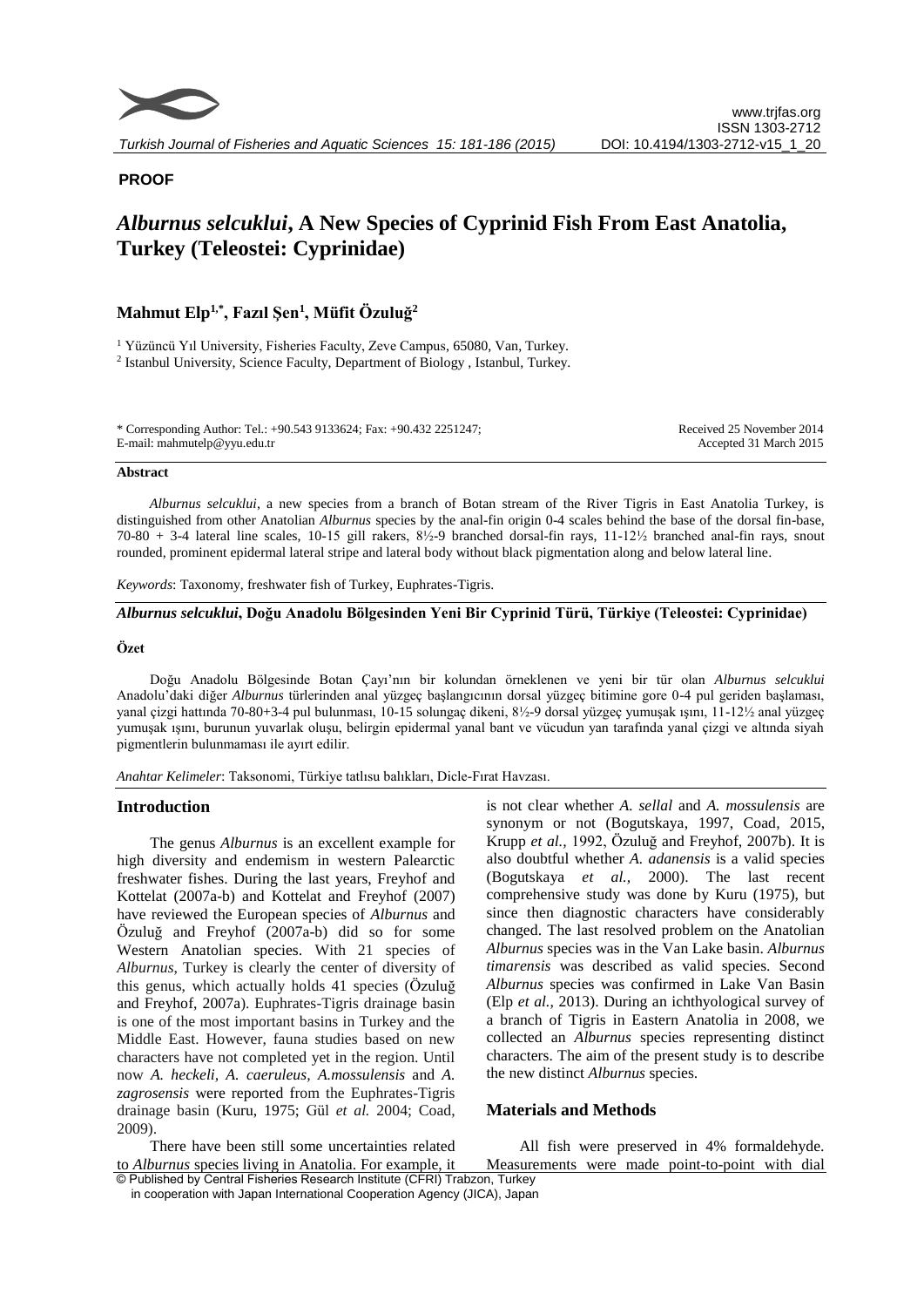calipers and recorded to 0.1 mm. All measurements are made point-to-point, never by projections. Methods for counts and measurements follow Kottelat and Freyhof (2007). Standard length (SL) is measured from the tip of the upper lip to the end of the hypural complex. The length of the caudal peduncle is measured from behind the base of the last anal-fin ray to the end of the hypural complex, at mid-height of the caudal-fin base. Lateral line scales are counted from the anterior most scale (the first one to touch the shoulder girdle) to the posterior most one (at the end of the hypural complex). Scales on the caudal fin itself are indicated by "+". Gill rakers are counted on the first gill arch. The last two branched rays articulating on a single pterygiophore in the dorsal and anal fins are noted as "1**½**". The position of the anal-fin origin is given as the number of scales behind dorsal-fin base along dorsal midline under which is located the base of the first anal-fin ray. The length of the exposed part of the ventral keel is measured as the number of transverse scales rows along the exposed part of the keel, counted from the anus forwards.

Abbreviations used: SL, standard length; YYU-ZF, Private collection of Mahmut Elp, Fisheries Faculty, Yüzüncü Yıl University, Van, Turkey; IUSHM: Istanbul University, Science Faculty, Hydrobiology Museum, İstanbul, Turkey; FSJF, Fischsammlung J. Freyhof, Berlin.

## **Results**

## **Key to the** *Alburnus* **Species of the Euphrates-Tigris Drainage, Lake Van and the Caspian Sea basins**

| 1a. Anal-fin origin below dorsal-fin rays 4-5.                       |
|----------------------------------------------------------------------|
|                                                                      |
| 1b. Anal-fin origin bellow base of last dorsal fin                   |
| ray or behind dorsal fin-base.                                       |
|                                                                      |
| 2a. Usually 45-68 total lateral line scales.                         |
|                                                                      |
| 2b. Usually 73-98 total lateral line scales.                         |
|                                                                      |
| 3a. 18-23 gill rakers.                                               |
|                                                                      |
| 3b. 13-19 gill rakers.                                               |
|                                                                      |
| 4a. No or very faint lateral stripe; 11-13 scale                     |
| rows between dorsal-fin origin and lateral                           |
| line; anal-fin origin 3-4 scales behind                              |
| dorsal-fin base.                                                     |
|                                                                      |
| 4b. Prominent black lateral stripe; 8-11 scale                       |
| rows between dorsal-fin origin and lateral                           |
| line; anal-fin origin below the base of the                          |
| last dorsal-fin ray or $\frac{1}{2}$ -1 $\frac{1}{2}$ scales behind. |
|                                                                      |
| 5a. 10-17 gill rakers.                                               |
|                                                                      |
|                                                                      |
|                                                                      |

| 5b. 19-29 gill rakers.                                     |
|------------------------------------------------------------|
| 6a. Anal fin branched rays 9-10, mode at 9                 |
|                                                            |
| 6b. Anal fin branched rays 10-13, modes at 11-<br>12       |
|                                                            |
| 7a. Snout rounded; ventral keel not distinct in            |
| front of the anus; $8\frac{1}{2}$ -9 branched dorsal-fin   |
| rays                                                       |
|                                                            |
| 7b. Snout pointed; ventral keel distinct and sharp         |
| in front of the anus; $7-8\frac{1}{2}$ branched dorsal-fin |
|                                                            |
| 8a. No or very faint lateral stripe; head obtuse;          |
| eye diameter 1.3-1.6 times in interorbital                 |
| distance.                                                  |
|                                                            |
| 8b. Prominent black lateral stripe; head pointed;          |
| eye diameter 0.8-1.2 times in interorbital                 |
| distance.                                                  |
|                                                            |

*Alburnus selcuklui***, New Species** 

*Holotype*: YYU-ZF 2008-14a, 115.5 mm SL; Turkey: Tatvan province: a branch of Botan Stream, 38°21.289 N 42°41.633 E; M. Elp & F. Sen, 21.05.2008.

*Paratype*: YYU-ZF 2006-01, 4, 55.9-98.3 mm SL; YYU-ZF 2008-14, 9, 59.2-106.1 mm SL; same data as holotype.

*Diagnosis*: *Alburnus selcuklui* is distinguished from other species of *Alburnus* in East Anatolia by the combination of: head short, snout rounded, anal-fin origin 0-4 scales behind dorsal fin-base,  $70-80 + 3-4$ lateral line scales, 10-15 gill rakers, prominent epidermal lateral stripe; lateral body without black pigmentation along and below lateral line, 8½-9 branched dorsal-fin rays and 11-12½ branched analfin rays. A very weak ventral keel exposed for 8-16 scales in front of anus; head length 21-24 % SL, 0.9- 1.2 times in body depth at dorsal-fin origin; predorsal length 52-56 % SL; caudal peduncle depth 9-11 % SL, caudal peduncle length 21-24 % SL; eye diameter 23-30 % head length, 0.78-1.08 times in interorbital distance; body depth at dorsal-fin origin 20-26 % SL; faint, dark lateral stripe on body. Caudal peduncle 2.0-2.6 times longer than deep.

*Description*: See Figure 1 for general appearance and Table 1 for morphometric data. Dorsal and ventral body profile slightly convex. Body and caudal peduncle moderately compressed. Head profile straight, head length 0.9-1.2 times in body depth. Back humped behind nape. Snout rounded its length 1.6-1.9 times in postorbital length. Mouth slightly superior, uppermost point of cleft at level of center of eye or slightly below, lower jaw very slightly projecting beyond tip of upper jaw. Eye diameter 1.8- 2.3 times in head depth at eye, 0.8-1.1 times in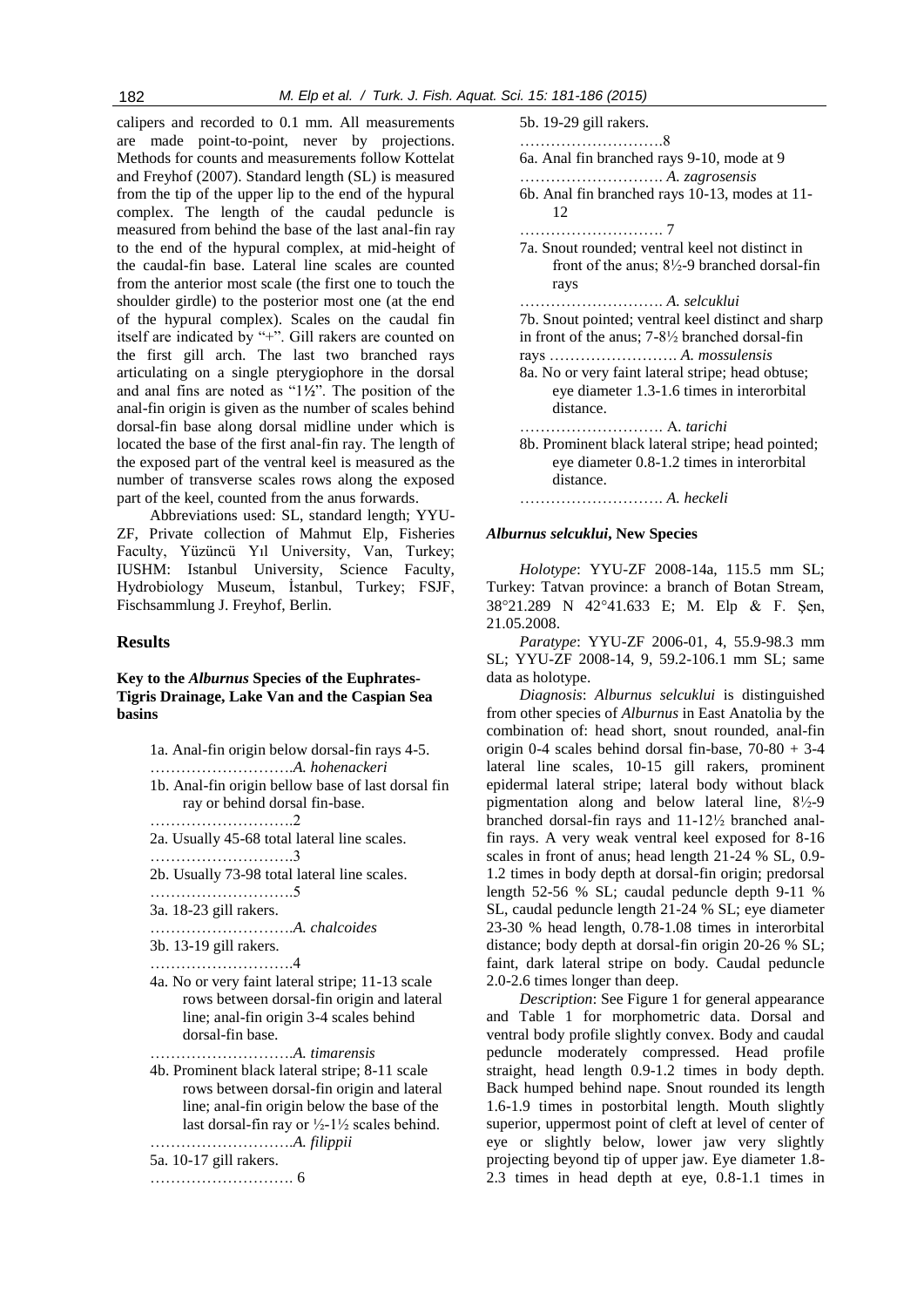

**Figure 1.** *Alburnus selcuklui*; Turkey: from a branch of Botan Stream: **a**, holotype, 115.1 mm SL, YYU-ZF 2008-14a; **b**, paratype, 106.1 mm SL, YYU-ZF 2008-14.

|                                 | mean | min  | max   | SD   |
|---------------------------------|------|------|-------|------|
| Standard length (mm)            | 84.8 | 55.9 | 115.5 | 18.2 |
| In percent of standard length   |      |      |       |      |
| Dorsal Head length              | 17.3 | 14.7 | 18.8  | 1.1  |
| Lateral head length             | 23.2 | 21.4 | 24.3  | 1.0  |
| Body depth at dorsal-fin origin | 23.4 | 20.9 | 26.5  | 1.7  |
| Body width at dorsal-fin origin | 13.0 | 11.0 | 16.4  | 1.6  |
| Predorsal length                | 54.2 | 52.1 | 56.2  | 1.4  |
| Prepelvic length                | 49.1 | 47.1 | 50.9  | 1.1  |
| Preanal length                  | 68.0 | 66.4 | 70.6  | 1.2  |
| Head depth at eye               | 11.8 | 10.7 | 13.0  | 0.7  |
| Head depth at nape              | 16.2 | 15.1 | 17.6  | 0.7  |
| Head depth at gill opening      | 19.1 | 17.3 | 20.3  | 1.0  |
| Depth of caudal peduncle        | 9.7  | 8.7  | 11.0  | 0.6  |
| Length of caudal peduncle       | 22.9 | 21.0 | 24.3  | 1.0  |
| Dorsal-fin length               | 19.0 | 17.1 | 20.3  | 1.0  |
| Anal-fin base length            | 13.1 | 11.4 | 14.8  | 1.0  |
| Pelvic fin length               | 14.5 | 13.8 | 16.0  | 0.7  |
| Pectoral fin length             | 17.6 | 15.6 | 19.3  | 1.0  |
| In percent of head length       |      |      |       |      |
| Eye diameter                    | 25.4 | 23.0 | 29.8  | 2.0  |
| Interorbital distance           | 28.4 | 24.3 | 31.8  | 2.2  |
| Snout length                    | 27.0 | 25.3 | 28.8  | 1.1  |
| Head depth at eye               | 51.0 | 47.4 | 54.7  | 2.3  |

**Table 1.** Morphometric data of *A. selcuklui* (YYU-ZF 2006-01, YYU-ZF 2008-14a, YYU-ZF 2008-14; n=14)

interorbital width. Caudal peduncle 2.0-2.6 times longer than deep. Anal-fin origin 0-4 scales behind dorsal-fin base. Pelvic-fin origin in front of dorsal-fin origin. Caudal-fin forked, lobes rounded. Pectoral fin reaching to about 60-80 % to pelvic-fin origin. Pelvic fins short, not reaching anal-fin. Pelvic axillary lobe present. Margin of dorsal and anal fins straight to slightly concave. Largest recorded specimen 115 mm SL.

branched rays. Anal fin with 3 simple and 11 (1), 11½ (8), 12 (1), 12½ (2) branched rays. Caudal-fin forked, lobes rounded, 10-14 principal and 17-18 branched rays. Pectoral fin with 13-16 (mode 14) rays and pelvic fin 7-8 (mode 8) rays. Body covered by overlapping scales. Lateral line complete, reaching caudal–fin base, perforating  $70(1)$ ,  $71(0)$ ,  $72(3)$ , 73(0), 74(1), 75(3), 76(1), 77(0), 78(1), 79(1), 80(1) scales on body and 3-4 on caudal-fin base (total 73-83 (mode 75). Frequency distribution of total lateral line

Dorsal fin with 2-3 simple and  $8\frac{1}{2}$  (12),  $9\frac{1}{2}$  (1)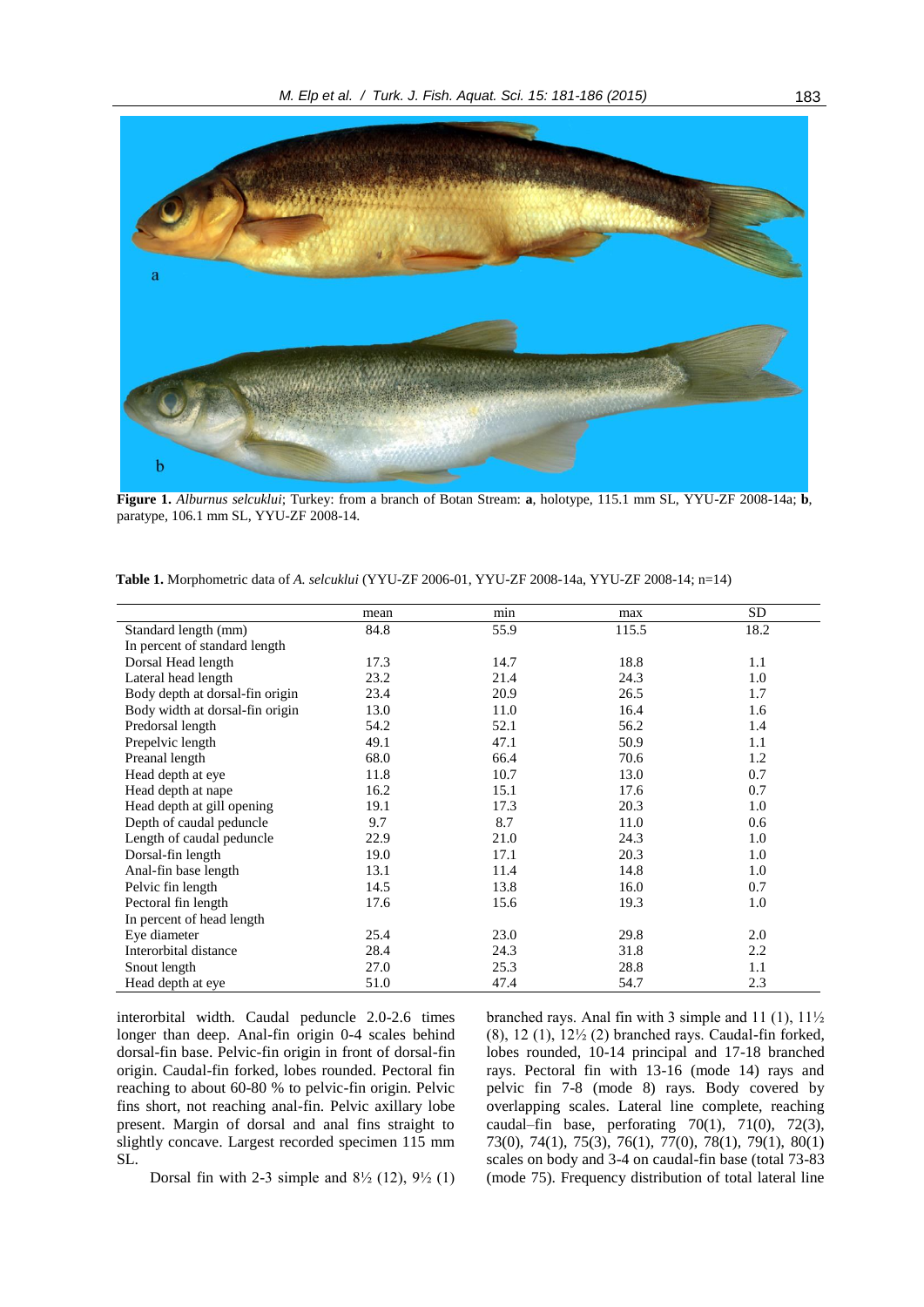scales are given in Table 2. A very weak keel between posterior pelvic-fin base and anus not reaching pelvicfin base, exposed for 8-16 scales in front of the anus. This week keel is not good visible, it is covered with left and right ventromedial scales (Figure 2). 13-18 (mode 14) scales between lateral line and dorsal-fin origin, 5-7 (mode 6) scales between lateral line and pelvic-fin origin. Pharyngeal teeth in two rows, 2.5- 5.2, slightly serrated, hooked at tip. Gill rakers short and thick, 10 (1), 11 (2), 12 (2), 13 (3), 14 (3), 15 (1) total gill rakers in outer side of first gill arch in material examined. Males with fine nuprial tubercles on dorsal part of head in Mai.

*Coloration*: Body silvery with greenish back. A faith dark external stripe along lateral midline in live and preserved individuals. Scattered minute black spots on body above lateral midline in some individuals. An inner axial stripe in preserved individuals. Based of paired fins silvery. Fin membranes and rays hyaline.

*Distribution and Ecological Notes*: *Alburnus selcuklui* was collected from a small branch of Botan stream from Tigris drainage. The stream bed is stonygravely. Sampling locality is 5 km far from the head water. The water is clean and flow is currently because of downgrade. The stream water has been used for irrigation. The stream flow rate is about 200- 3000 liter/sc. Its flow rate changes with season. Its flow rates increase with the melt of snow in spring, but decreases in hot summer.

*Etymology*:The species is named for The Great Selcuklu (Seljuk) Empire (1037–1194), originating from the branch of Oguz Turks, which controlled a vast area stretching from the Hindu Kush to eastern Anatolia and from Central Asia to the Persian Gulf.

#### **Comparative Remarks**

The samples were collected from Euphrates-Tigris drainage basins. In Euphrates-Tigris drainage, four species of *Alburnus* are known, *A. caeruleus* 

(widely distributed in Tigris drainage)*, A. heckeli* (endemic to Lake Hazer in upper Tigris drainage) *A. mossulensis* (widely distributed in Tigris drainage) and *A. zagrosensis* (restricted to upper Karum River basin, Iran) (Kuru, 1975; Gül *et al.,* 2004; Coad,

Table 2. Frequency distribution of total lateral line scales in *Alburnus selcuklui* (n= 13)*, A. timarensis* (n=25) and *A. tarichi* (n=36)

| Species | A. selcuklui            | A. timarensis           | A. tarichi       |
|---------|-------------------------|-------------------------|------------------|
| 57      |                         | $\mathbf 1$             |                  |
| 58      |                         | $\boldsymbol{0}$        |                  |
| 59      |                         | $\boldsymbol{0}$        |                  |
| 60      |                         | $\mathbf{1}$            |                  |
| 61      |                         | $\mathbf{1}$            |                  |
| 62      |                         | $\overline{\mathbf{4}}$ |                  |
| 63      |                         | 3                       |                  |
| 64      |                         | $\mathbf{1}$            |                  |
| 65      |                         | 3                       |                  |
| 66      |                         | 6                       |                  |
| 67      |                         | $\frac{2}{3}$           |                  |
| 68      |                         |                         |                  |
| 69      |                         |                         |                  |
| 70      |                         |                         |                  |
| 71      |                         |                         |                  |
| 72      |                         |                         |                  |
| 73      | $\overline{\mathbf{c}}$ |                         |                  |
| 74      | $\boldsymbol{0}$        |                         | $\mathbf{1}$     |
| 75      | 3                       |                         | $\boldsymbol{0}$ |
| 76      | $\overline{0}$          |                         | $\mathbf{1}$     |
| $77 \,$ | $\mathbf{1}$            |                         | $\mathbf{1}$     |
| $78\,$  | 3                       |                         | $\overline{4}$   |
| 79      | $\mathbf{1}$            |                         | $\mathbf{1}$     |
| 80      | $\boldsymbol{0}$        |                         | 7                |
| 81      | $\mathbf{1}$            |                         | 5                |
| 82      | $\mathbf{1}$            |                         | $\frac{2}{6}$    |
| 83      | $\mathbf{1}$            |                         |                  |
| 84      |                         |                         | $\frac{2}{3}$    |
| 85      |                         |                         |                  |
| 86      |                         |                         | $\mathbf{1}$     |
| 87      |                         |                         | $\boldsymbol{0}$ |
| 88      |                         |                         | $\mathbf{1}$     |
| 89      |                         |                         | $\mathbf{1}$     |



**Figure 2.** Ventral view of ventral keel **a**, *Alburnus selcuklui*; **b**, *Alburnus mossulensis.*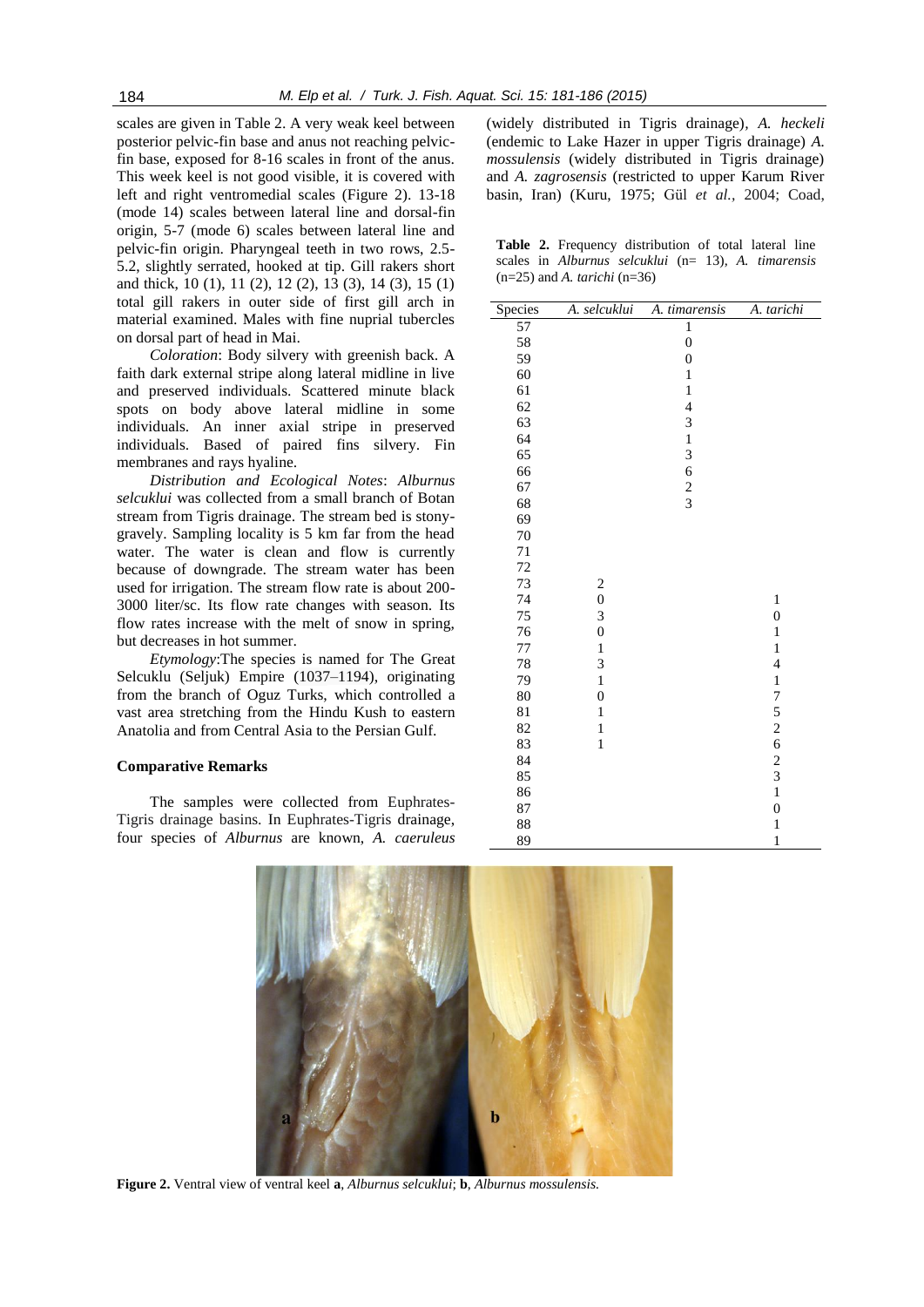2009). Another species *A. sellal* is known from Kuveik drainage. It is also doubtful whether *A. sellal* is a valid species (Bogutskaya, 1997, Coad, 2015). We have examined some examples from Turkish part of Kuveik drainage, but we not found any good diagnostic differences between *A. sellal* and *A. mossulensis*. The evidence is not definite for separation or synonymy for this two taxa.

*Alburnus selcuklui* is distinguished from *A. caeruleus*, *A. heckeli*, *A. mossulensis* and *A. sellal* by rounded snoth (vs. pointed) and very slightly projected lower jaw (vs. distinctly projected). *Alburnus selcuklui* is distinguished from *A. caeruleus*  by 70-80 +3-4 lateral line scales (vs.  $48-53 + 2-3$ ), 10-15 gill rakers (vs. 8-12), 11-12½ branched anal-fin rays (vs. 14-15), anal-fin origin 0-4 scales behind dorsal-fin base (vs. below dorsal-fin rays 7-8) and the ventral keel is not reaching to pelvic fins base (vs. reaching to pelvic fins base). *Alburnus selcuklui* is distinguished from *A. mossulensis* and *A.sellal* by 10- 15 gill rakers (vs. 13-17), snout rounded (vs. snout pointed) and ventral keel weak (vs. distinct). *Alburnus selcuklui* is distinguished from *A. heckeli* by 70-80  $+3-4$  lateral line scales (vs. 82-93 + 3-4) and 10-15 gill rackers (vs. 19-26) and 11-12½ branched anal-fin rays (vs. 12-14). *Alburnus selcuklui* is distinguished from *A. zagrosensis* by 11-12½ branched anal-fin rays (vs. 9-10), 8½-9 branched dorsal-fin rays (vs. 7-8), ventral keel exposed for 8-16 scales in front of the anus (vs. 1-11, almost no keel). Euphrates and Tigris drainage is situated also geographically close the Caspian Sea basin by Aras River inhabited by *A. chalcoides, A. filippi* and *A. hohenackeri*. *Alburnus selcuklui* is distinguished from *A. chalcoides, A. filippi* and *A. hohenackeri* by rounded snoth (vs. pointed) and very slightly projected lower jaw (vs. distinctly projected). *Alburnus selcuklui* is distinguished from *A. chalcoides* by having 10-15 gill rakers (vs. 18-23), 11-12½ branched anal-fin rays (vs. 13-15½) and faint dark lateral stripe in life (vs. absent). *Alburnus selcuklui* is distinguished from *A. filippi* by having 70-80 +3-4 lateral line scales (vs. 45- 60+3) and 13-18 scale rows between dorsal-fin origin and lateral line (vs. 8-11). *Alburnus selcuklui* is distinguished from *A. hohenackeri* by having usually  $70-80 + 3-4$  lateral line scales (vs.  $38-43 + 3$ ) and anal-fin origin 0-4 scales behind dorsal-fin base (vs. below dorsal-fin rays 4-5).

Van Lake basin is another basin close to Euphrates and Tigris drainage and it is inhabited by *A. tarichi* and *A. timarensis* (Elp *et al.,* 2013; Elp *et al.*, 2014). *Alburnus selcuklui* is distinguished from *A. tarichi* by having 10-15 gill rakers (vs. 21-29), 8½-9 branched anal-fin rays (vs. 10-12½) and faint dark lateral stripe in life (vs. absent). *Alburnus selcuklui* is distinguished from *A. timarensis* by having 70-80 +3- 4 lateral line scales (vs. usually  $54-65 + 3-4$ ),  $8\frac{1}{2} - 9$ branched anal-fin rays (vs.  $10-12\frac{1}{2}$ ) and  $10-15$  gill rakers (vs. 13-17).

#### **Comparison Material**

*Alburnus caeruleus* Heckel, 1843*:* IUSHM 37800-349, 5, SL 47.9-51.6 mm, Turkey, Adıyaman province, Stream Eğri 6 km SE of Adıyaman, tributary to Atatürk Damlake (37°45'N, 38°20'E). IUSHM 37800-351, 18, SL 29.7-49.6 mm, Turkey, Adıyaman province, Stream Çakal, 13 km W of Adıyaman, tributary to Atatürk Damlake (37°43'N, 38°10'E); IUSHM 37800-341, 11, SL 42.9-53.1 mm, Turkey, Diyarbakır province, River Tigris S of Diyarbakır at Ten-eye-bridge (37°53'N, 40° 14'E).

*A. chalcoides* (Güldenstädt, 1772): FSJF 1573, 13, SL 103-230 mm, Russia, mouth of River Samur (41°52''N, 48°33'E); FSJF 1769, 7, SL 120-167 mm, Iran, Mazandaran province, River Tajan below Shahid dam, about 30 km S of Sari (36°17'N, 53°14'E).

*A. filippii* Kessler, 1877: FSJF 2193, 7, SL 84- 120 mm, Turkey, stream Hanata, a tributary to River Kura; FSJF 2194, 10, SL 57-95 mm, Turkey, Kars province, stream Selin, a tributary of River Aras; ZMH 4410, 1, SL 14.4 mm, Turkey, Kotanlı.

*A. heckeli* Battalgil, 1944: IUSHM 37980-490, 21, SL 60.8-119.2 mm; Turkey, Elazığ province, outflow of Lake Hazer west of Gezin (38°30'N, 39°30'E).

*A. hohenackeri* Kessler, 1877: FSJF 1577, 15, SL 55.3-78.9 mm, Russia, irrigation canal between Rivers Terek and Kuma (43°23'N, 47°22'E).

*A. mossulensis* Heckel, 1843: IUSHM 2013- 1047, 13, SL 56.7-116.4 mm, Turkey, Sivas province, stream Malcılı at road from Gürün to Kangal, about 30 km N of Gürün (39°05'N, 37°14'E); IUSHM 2013-1049, 11, SL 65.1-94.5 mm, Turkey, Adıyaman province, upper River Göksu, 5 km NE of Gölbaşı (37°50'N, 37°41'E); IUSHM 2013-1048, 8, SL 67.9- 106.9 mm, Turkey, Diyarbakır province, River Tigris south of Diyabakır at Ten-eye-bridge (37°53'N, 40°14'E); IUSHM 2015-1162, 10, SL 38.3-100.3 mm, Turkey, Diyarbakır province, River Tigris 5 km west of Hasankeyf (37°43'N, 40°21'E).

*Alburnus sellal* Heckel, 1843: IUSHM 2015- 1161, 8, SL 76.3-109.9 mm, Turkey, Kilis province, Stream Kuveik.

*Alburnus tarichi* (Güldenstädt 1814): IUSHM 2013-1046, SL 169 mm, Lake Van, (38°31'N, 43°17'E); IUSHM 28200-822, 4, SL 142-151 mm, Lake Van; YYU-ZF 2006-02, 9, SL 132-202 mm, stream Güzelkonak, Lake Van drainage (38°19'N, 42°59'E); YYU-ZF 2006-06, 6, SL 136-199 mm, stream Çem, Lake Van drainage (38°18'N, 43°06'E); YYU-ZF 2006-09, 3, SL 155-186 mm, stream Sapur, Lake Van drainage (38°28'N, 42°18'E); YYU-ZF 2006-11, 3, SL 153-159 mm, stream Karmuç, Lake Van drainage (38°44'N, 42°25'E); YYU-ZF 2007-01, 11, SL 136-167 mm, Lake Van (38°30'N, 43°04'E).

*Alburnus timarensis* Kuru, 1980: IUSHM 37990-509, 5, SL 54-100 mm, Van province, stream Karasu (38°39'N, 43°17'E). IUSHM 2013-1045, 5, SL 53-94 mm, Van province, stream Karasu 5 km east